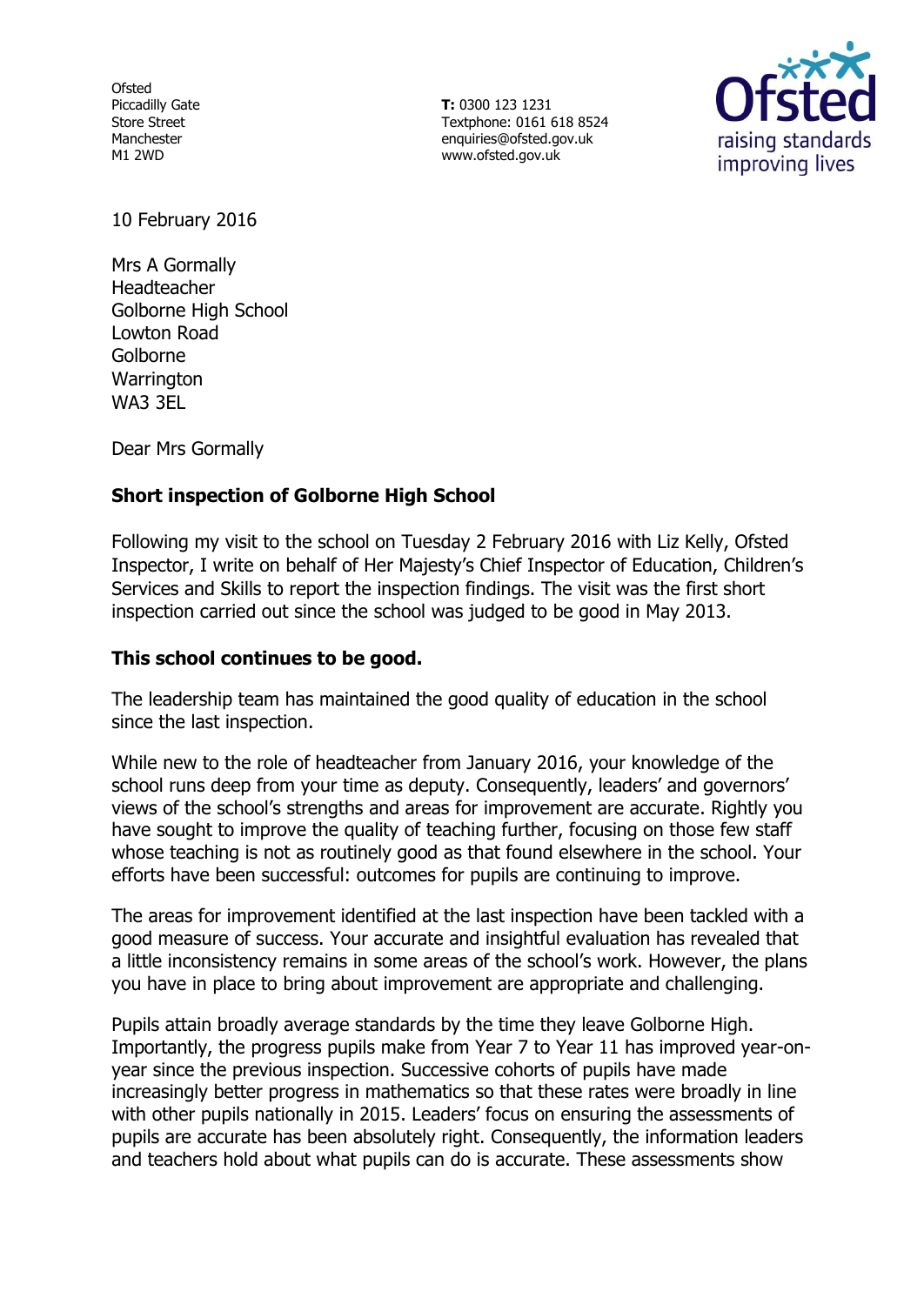

that, where gaps have existed, between disadvantaged pupils and those with special educational needs and their peers for example, they are closing.

Pupils with whom inspectors spoke said they were proud of their school. They exemplify British values well, not least in their commitment to tolerance. Their enjoyment of school is evident in their rising levels of attendance. The curriculum supports pupils' spiritual, moral, social and cultural development well. The additional curriculum time in Year 11, when pupils remain on site for an extended time at the end of the day, is preparing these pupils well for their forthcoming examinations. All in all, pupils are being prepared well for their next stages of education, employment and training.

Undoubtedly this is a time of transition for the school, with new leadership in the most senior positions. Nonetheless, confidence in the school is high with around 90% of parents responding to Parent View at the time of the inspection stating they would recommend the school to another parent. Furthermore, all staff spoken to and/or responding to the inspection questionnaire were most positive about the school and its leaders.

## **Safeguarding is effective.**

Leaders take the safeguarding of their pupils seriously. Staff have undergone recent training, including in the duty to protect pupils from developing extremist views. The arrangements leaders have in place promote pupils' safety, well-being and personal development well.

Pupils with whom inspectors spoke during this inspection reported that they felt safe. They were confident they would always be able to report concerns to an adult and such concerns would be acted on. Where concerns arise, leaders generally record incidents well. In the main, records include helpful summaries outlining what type of incident took place and who was involved. However, on occasions, these records do not give sufficient detail of events; words used for example, to help leaders learn and improve behaviour further. The large majority of parents responding to Parent View by the time of this inspection reported that their child felt safe.

Leaders have in place clear, thorough and effective arrangements to support vulnerable pupils, including strong links with external agencies. Leaders are particularly successful in supporting pupils at risk of exclusion, with the result that exclusion rates are continuing to fall. Good attendance is promoted well. While boys, disadvantaged pupils, and those with special needs attend less well, their attendance is rising and gaps between them and their peers are closing.

## **Inspection findings**

■ You are assisted well in the leadership of the school by your senior team and your well-informed governing body. Governors are passionate about their work and provide increasing levels of challenge and support. Furthermore, the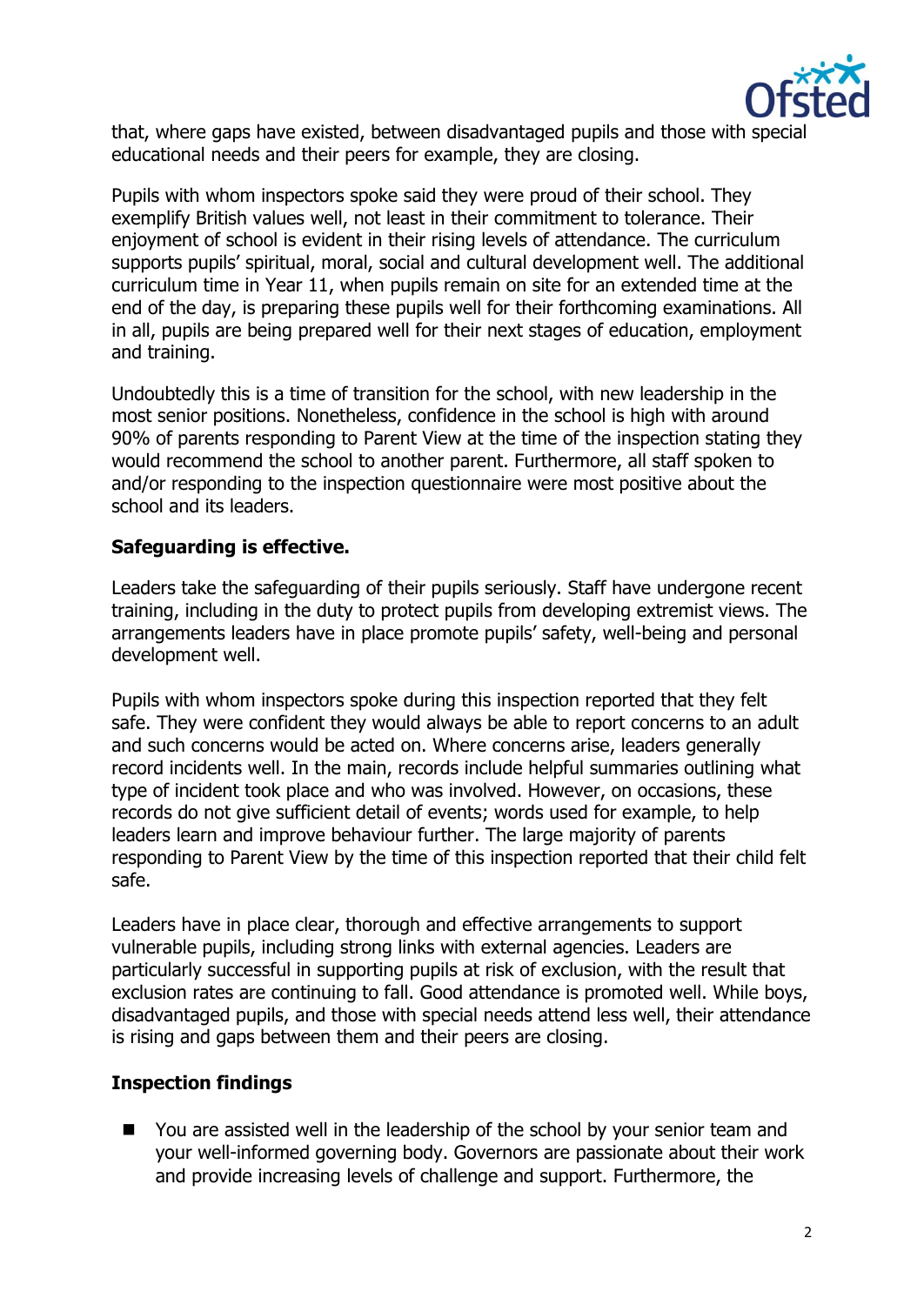

executive curriculum leaders are increasingly adept at holding their colleagues to account for the progress made by all pupils across all year groups.

- The determination of leaders to improve further the quality of teaching is clear. As well as supporting targeted teachers to improve, leaders carry out regular checks to ensure that the quality of teaching across the school is at least good and that pupils are interested in their learning. At the heart of your checking lies the progress pupils make in lessons and over time. Your rigorous approach explains why rates of progress from starting points have risen year-on-year since the previous inspection.
- Your thorough monitoring has identified that a little inconsistency remains in some areas of the school's work. While less evident than at the time of the previous inspection, you recognise that low-level activity takes place in some lessons which does not challenge pupils to make best progress. You are also aware that the work of some pupils is untidy and lacks accuracy in spelling and that some teachers are not applying the school's agreed policy for marking and feedback which would enable pupils to make the best possible progress from the feedback that is given. The plans you have in place to improve the school further make clear what success you expect. Consequently, you, your leaders and the governing body are in a strong position to evaluate the impact of actions taken effectively.
- The commitment of all leaders to securing the best possible outcomes for all groups of pupils, including those with special educational needs, is palpable. Pupils' needs are identified quickly on entry to school or through liaison with primary schools. This means appropriate support is put into place to quickly help individuals with their learning. The success of these actions is evident in the reduction in numbers of those pupils who require additional support to develop their literacy skills.
- $\blacksquare$  The proportion of pupils gaining five GCSE qualifications at grades  $A^*$  to C, including English and mathematics, has, over time, been broadly average. Importantly, the progress pupils have made from their starting points has improved year on year.
- The trend of improvement seen since the last inspection is also evident in the progress being made by current pupils across the school. Leaders' drive to improve the quality and accuracy of assessments in order to provide clear baselines from which pupils should make at least expected progress in their learning has paid dividends. From our visits to lessons and our scrutiny of pupils' work it was clear to inspectors that the information your leaders and teachers hold about what pupils can do is accurate. These robust assessments show all gaps are continuing to close and rates of progress in mathematics continue to improve.
- The improvement in mathematics is the direct result of providing targeted support to pupils needing additional help or challenge earlier in a pupil's career, in Year 7 for example. Pupils' misconceptions are now being addressed in a timely fashion. In addition, the extension of this support to higher-ability pupils has resulted in more pupils making better than expected rates of progress than in the past.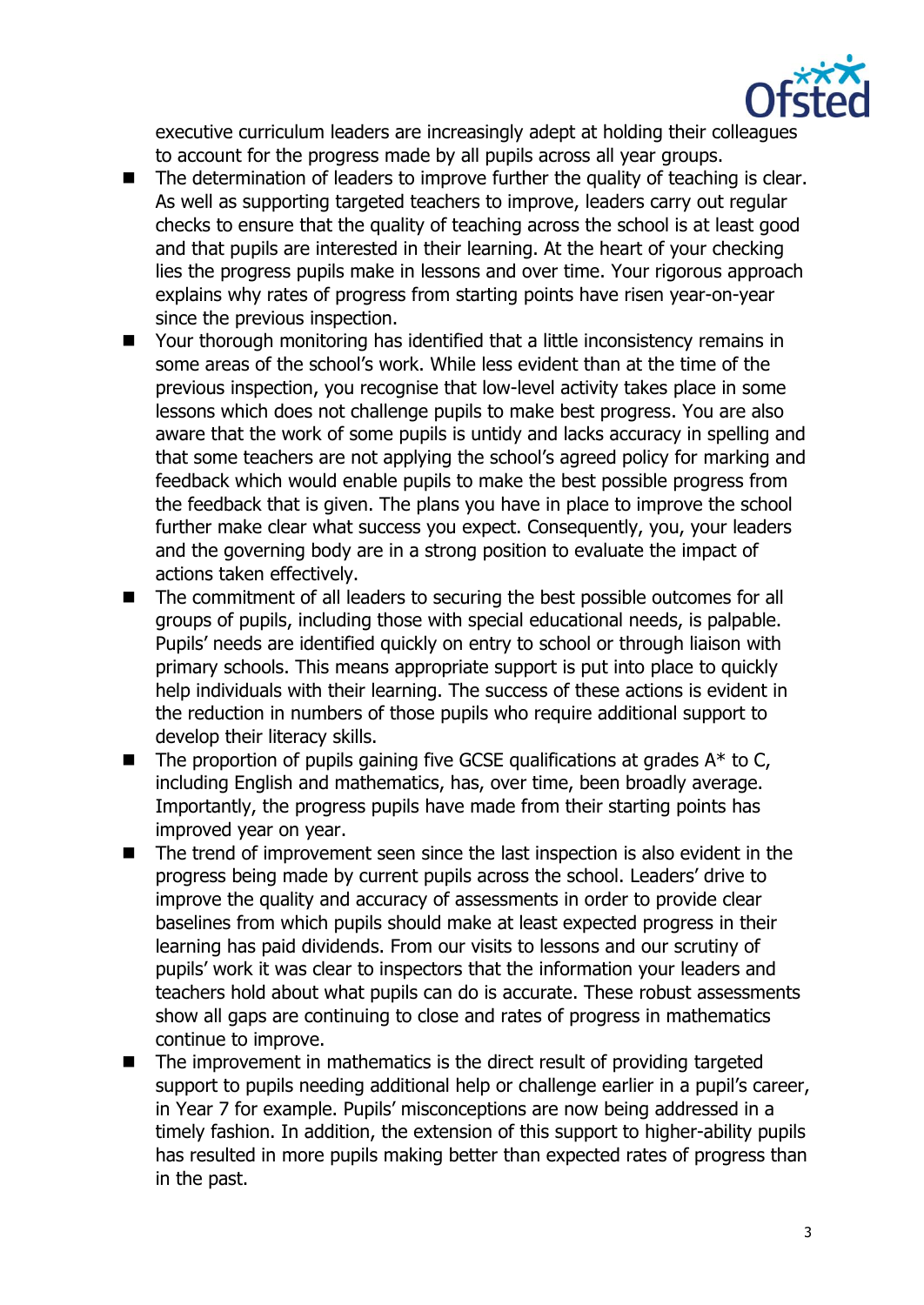

- Leaders continue to focus on groups who, historically, have performed less well than their peers. The additional taught lesson ('lesson 6') for Year 11 pupils, focusing on English, mathematics and science one week and humanities, languages, creative and technical subjects the next, enables staff to target the learning needs of all pupils but especially boys, pupils for whom the pupil premium is intended, and those with special educational needs. Assessments point to improved outcomes at GCSE in 2016 for all groups of pupils because of this focused teaching.
- Pupils were polite, friendly and open in their discussions with inspectors. They wear their 'Achiever' badges with pride, their self-esteem enhanced. While sometimes a little boisterous in the corridors, they settle quickly into lessons and are well behaved around school. Pupils are tolerant in their outlook, stating that it is safe to come out as being gay or to be transgender in this school. They reported how well key messages in assembly or tutor time help them support fellow pupils to be open about their sexuality.
- $\blacksquare$  Recognising that in the past too high a proportion of pupils left the school not in employment, education or training (NEET), leaders have invested in time and personnel to improve the quality of independent careers advice and guidance. The result is that the proportion of pupils who are NEET has fallen and the school has attained a Gold Award for its work in offering high-quality guidance.
- The school's website is being re-constructed. Leaders are aware that information relating to the Key Stage 3 curriculum, the impact of pupil premium funding, and links from the school's policy for special needs to the local offer need to be made clearer.

# **Next steps for the school**

Leaders and governors should:

- Raise the attainment of pupils so that they reach above average standards by the end of Year 11 by:
	- ensuring that all pupils, regardless of ability or groups, are challenged to use the knowledge, skills and understanding gained previously to make greater strides in their learning
	- demanding that pupils present their work neatly and with attention to accuracy
	- ironing out remaining inconsistencies in the way teachers apply the school's agreed policy for marking and feedback so that pupils make the best possible progress from such feedback that is given.